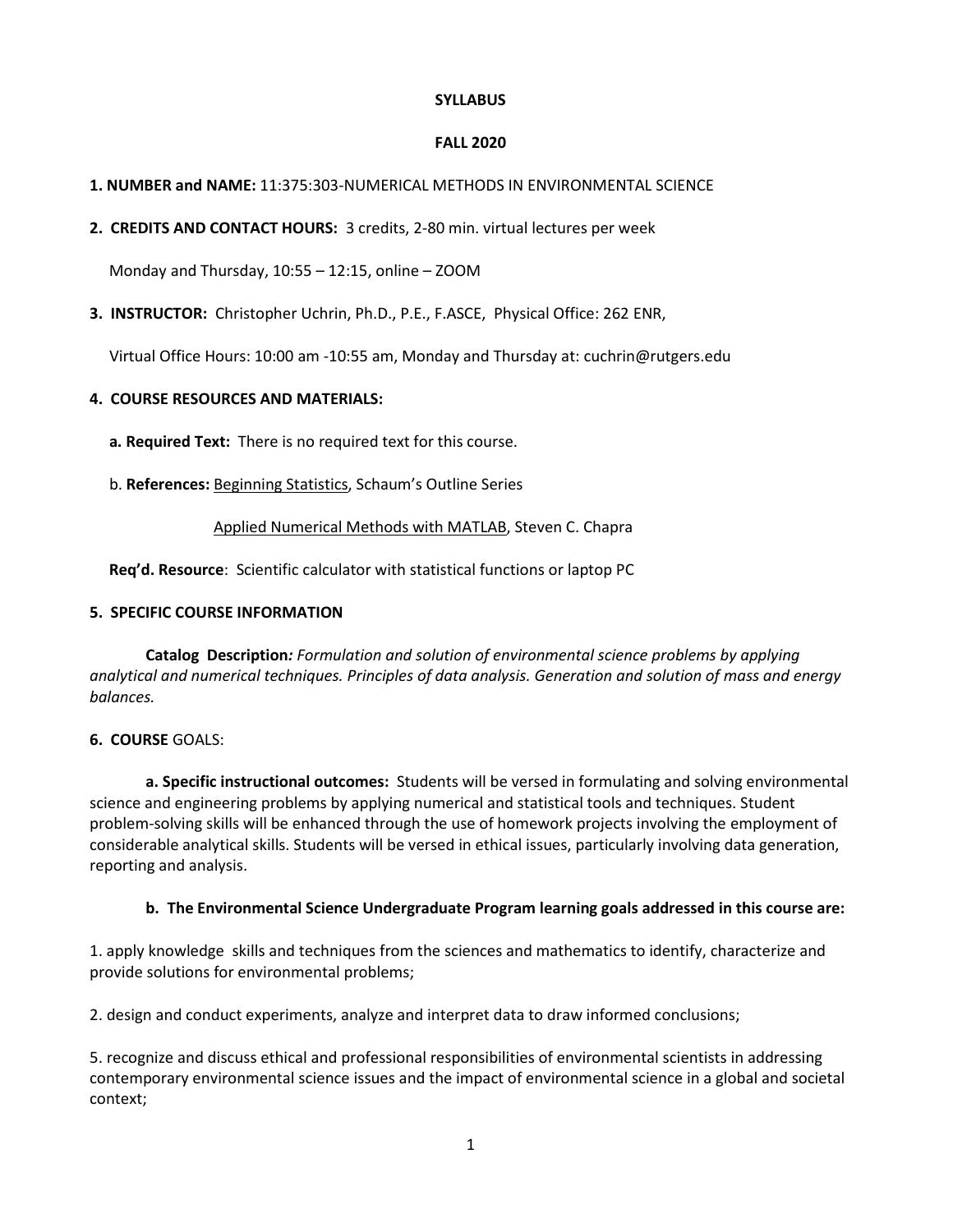# **7. PRELIMINARY COURSE SCHEDULE:**

(Subject to change; check CANVAS for updates)

| Lecture    | Topic                                                                                       | (Reference) |
|------------|---------------------------------------------------------------------------------------------|-------------|
| 1          | Introduction, Frequency Distributions in One Variable (Schaum Ch. 1 & 2)                    |             |
| $2 - 3$    | Central Tendency Measures, Dispersion, Outliers (Schaum Ch. 3 & 4)                          |             |
| 4          | Professionalism and Ethics (CU Notes)                                                       |             |
| 5          | Hypotheses, Comparison of Means, t-test (Schaum Ch. 9 & 10)                                 |             |
| 6          | Analysis of Variance (ANOVA), F-test (Schaum Ch. 12)                                        |             |
| 7          | Chi-Square (Schaum Ch. 11)                                                                  |             |
| 8          | Elementary Linear Regression; Correlation (Schaum Ch. 13)                                   |             |
| $9 - 11$   | Linear Transformations of Zero- and First-Order Reaction Rate Equations, Rate Limiting      |             |
|            | Functions (Langmuir Isotherm Example) and Power Functions (Freundlich Isotherm Example)     |             |
| 12         | Multiple Linear Regression (Chapra Ch. 15.2)                                                |             |
| 13         | Exam 1                                                                                      |             |
| 14         | Numerical Solution of non-Linear Algebraic Equations (Chapra Ch. 6)                         |             |
| 15         | Linear Algebraic Equations and Matrices (Chapra Ch.8)                                       |             |
| 16-18      | Matrix Inversion; Application to Multiple Linear Regression and Finite Section Water        |             |
|            | Quality Mass Balance Models (Chapra Ch. 11)                                                 |             |
| 19-22      | Solution of Differential Equations Using Euler's Method with application to Flood           |             |
|            | Routing Mass Balance Hydrologic Model (Chapra Ch. 22)                                       |             |
| $23 - 24$  | Fourier Series Analysis with Application to Periodic Step Function (Chapra Ch. 16; Lecture) |             |
| $25 - 27$  | Environmental Engineering Economics; Cost/Benefit Analysis (Lecture Notes)                  |             |
| Exam 2 TBA |                                                                                             |             |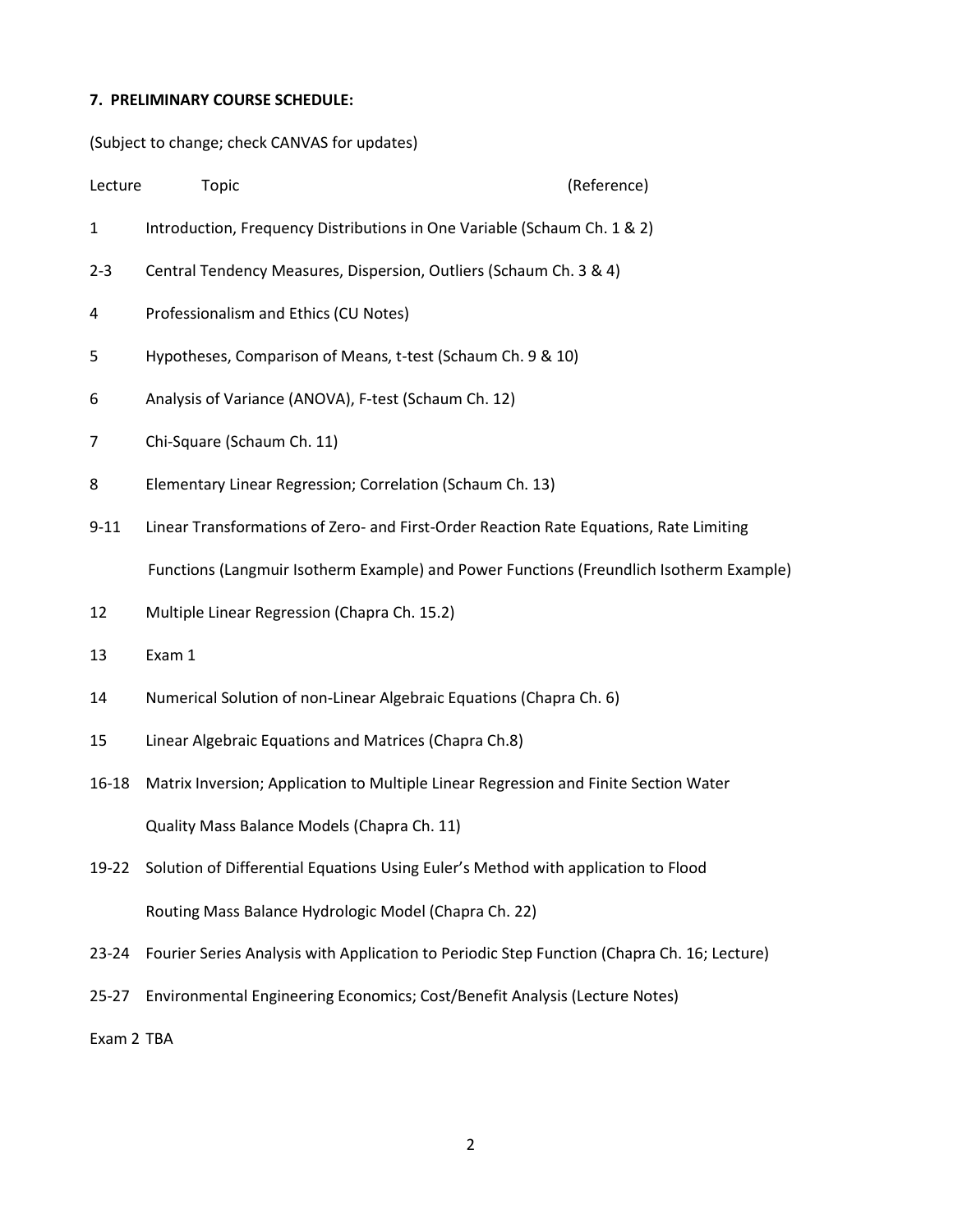### **8. GRADING & ASSESSMENT:**

Student learning will be assessed and final grades weighted as follows:

10 Homework Assignments 40%

2 Exams (non-cumulative) 60%

The lowest homework grade will be dropped. Homework assignments will be graded and discussed briefly in class approximately one week after the due date. There will **be no late assignments or exam makeups accepted unless you have an Absence Verification Letter signed by the Dean of Students Office for an emergency absence (i.e. illness, personal or family emergency, etc.).**

INAL EXAM Online Final exam Schedule: http://finalexams.rutgers.edu/

ACCOMODATIONS FOR STUDENTS WITH DISABILITIES Please follow the procedures outlined at https://ods.rutgers.edu/students/registration-form. Full policies and procedures are at https://ods.rutgers.edu/

### ABSENCE POLICY

Students are expected to attend all classes; if you expect to miss one or two classes, please use the University absence reporting website https://sims.rutgers.edu/ssra/ to indicate the date and reason for your absence. An email is automatically sent to me.

## ACADEMIC INTEGRITY

I expect that every student will adhere to the strictest principles of academic integrity. Cheating on tests or homework deprives you of the educational benefits of preparing these materials appropriately. It is not only personally dishonest but also unfair, since it gives you an undeserved advantage over your fellow students who are graded on the basis of their own work. I take cheating very seriously and all suspected cases of cheating will be automatically referred to the Office of Judicial Affairs with recommend penalties appropriate to the gravity of the infraction.

# **The university's policy on Academic Integrity is available at http://academicintegrity.rutgers.edu/academic-integrity-policy. The principles of academic integrity require that a student:**

· properly acknowledge and cite all use of the ideas, results, or words of others.

· properly acknowledge all contributors to a given piece of work.

· make sure that all work submitted as his or her own in a course or other academic activity is produced without the aid of impermissible materials or impermissible collaboration.

· obtain all data or results by ethical means and report them accurately without suppressing any results inconsistent with his or her interpretation or conclusions.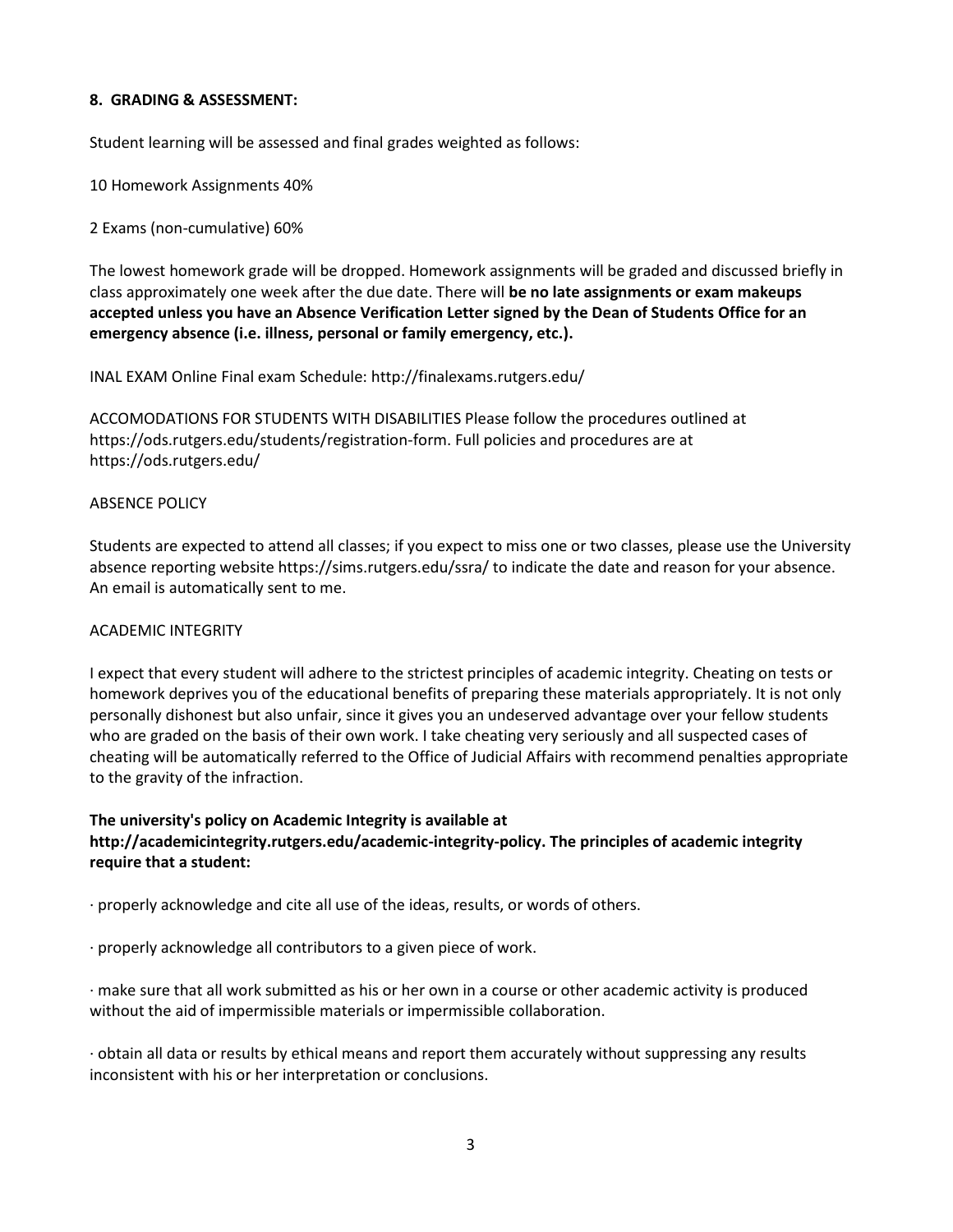· treat all other students in an ethical manner, respecting their integrity and right to pursue their educational goals without interference. This requires that a student neither facilitate academic dishonesty by others nor obstruct their academic progress.

· uphold the canons of the ethical or professional code of the profession for which he or she is preparing.

# **Adherence to these principles is necessary in order to ensure that**

· everyone is given proper credit for his or her ideas, words, results, and other scholarly accomplishments.

- · all student work is fairly evaluated and no student has an inappropriate advantage over others.
- · the academic and ethical development of all students is fostered.

· the reputation of the University for integrity in its teaching, research, and scholarship is maintained and enhanced.

Failure to uphold these principles of academic integrity threatens both the reputation of the University and the value of the degrees awarded to its students. Every member of the University community therefore bears a responsibility for ensuring that the highest standards of academic integrity are upheld.

# STUDENT WELLNESS SERVICES

Counseling, ADAP & Psychiatric Services (CAPS) (848) 932-7884 / 17 Senior Street, New Brunswick, NJ 08901/ www.rhscaps.rutgers.edu/

CAPS is a University mental health support service that includes counseling, alcohol and other drug assistance, and psychiatric services staffed by a team of professional within Rutgers Health services to support students' efforts to succeed at Rutgers University. CAPS offers a variety of services that include: individual therapy, group therapy and workshops, crisis intervention, referral to specialists in the community and consultation and collaboration with campus partners.

Violence Prevention & Victim Assistance (VPVA) (848) 932-1181 / 3 Bartlett Street, New Brunswick, NJ 08901 / www.vpva.rutgers.edu/

The Office for Violence Prevention and Victim Assistance provides confidential crisis intervention, counseling and advocacy for victims of sexual and relationship violence and stalking to students, staff and faculty. To reach staff during office hours when the university is open or to reach an advocate after hours, call 848-932- 1181.

## Disability Services

(848) 445-6800 / Lucy Stone Hall, Suite A145, Livingston Campus, 54 Joyce Kilmer Avenue, Piscataway, NJ 08854 / https://ods.rutgers.edu/

Rutgers University welcomes students with disabilities into all of the University's educational programs. In order to receive consideration for reasonable accommodations, a student with a disability must contact the